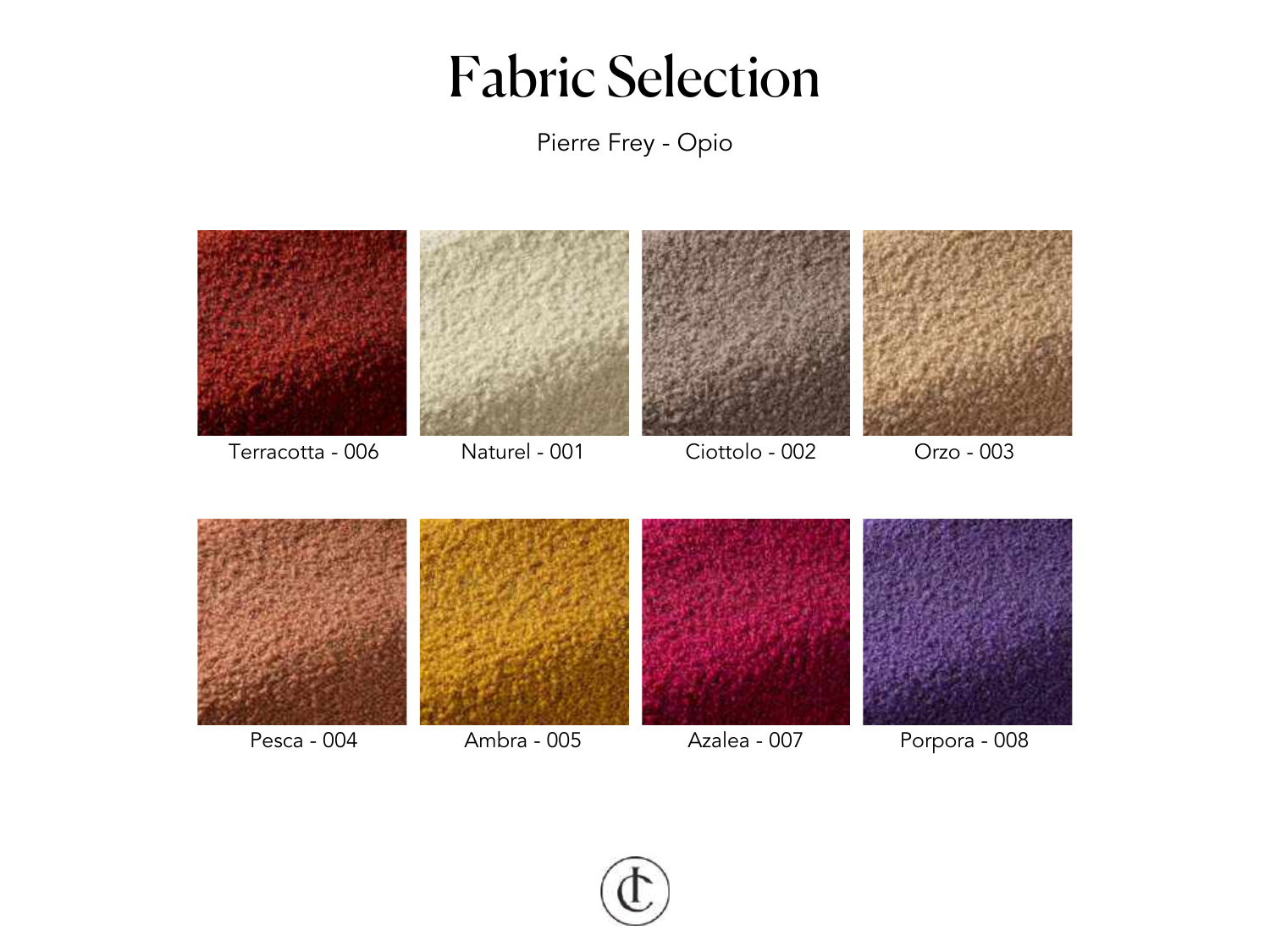Pierre Frey - Opio





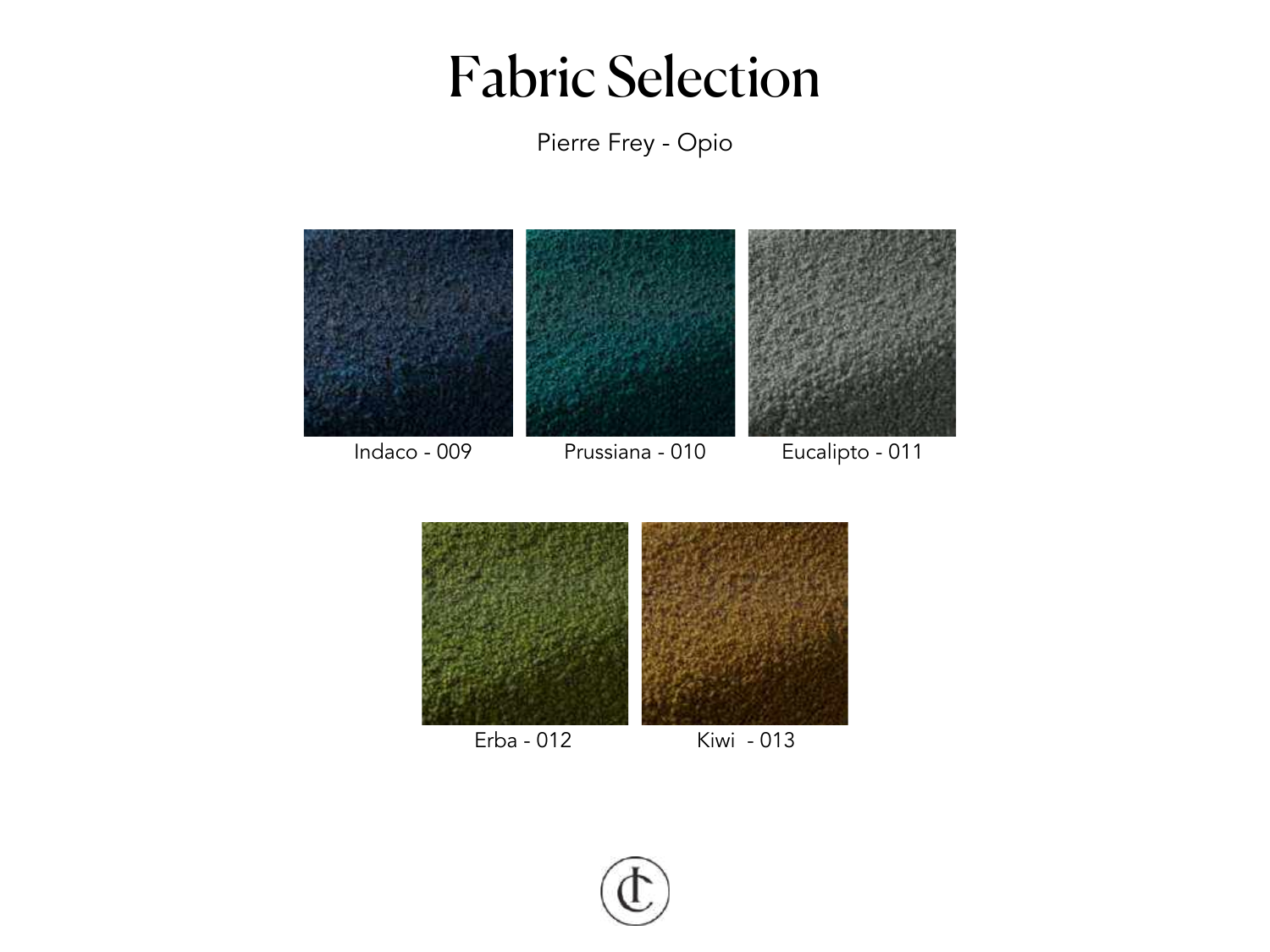

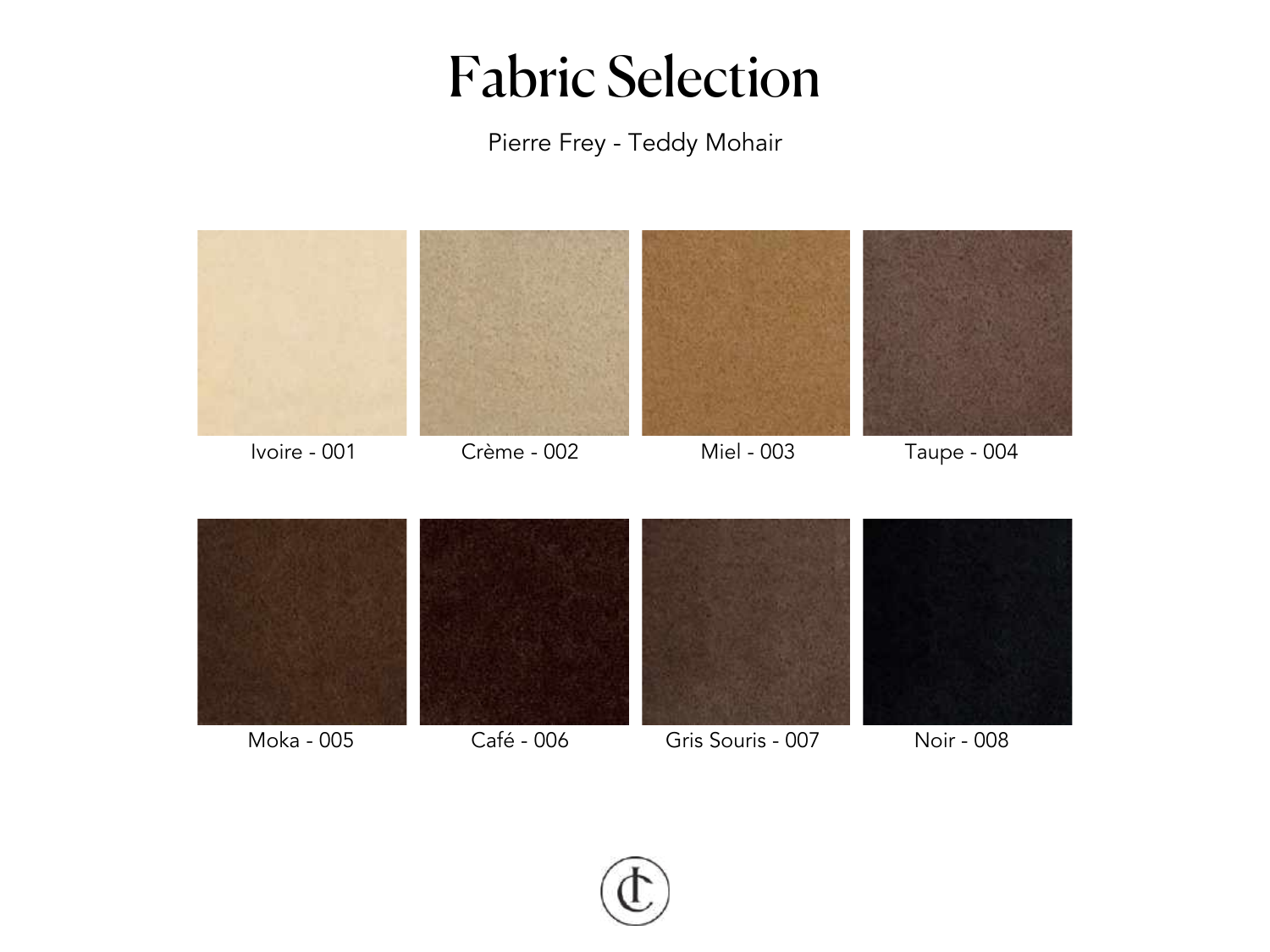

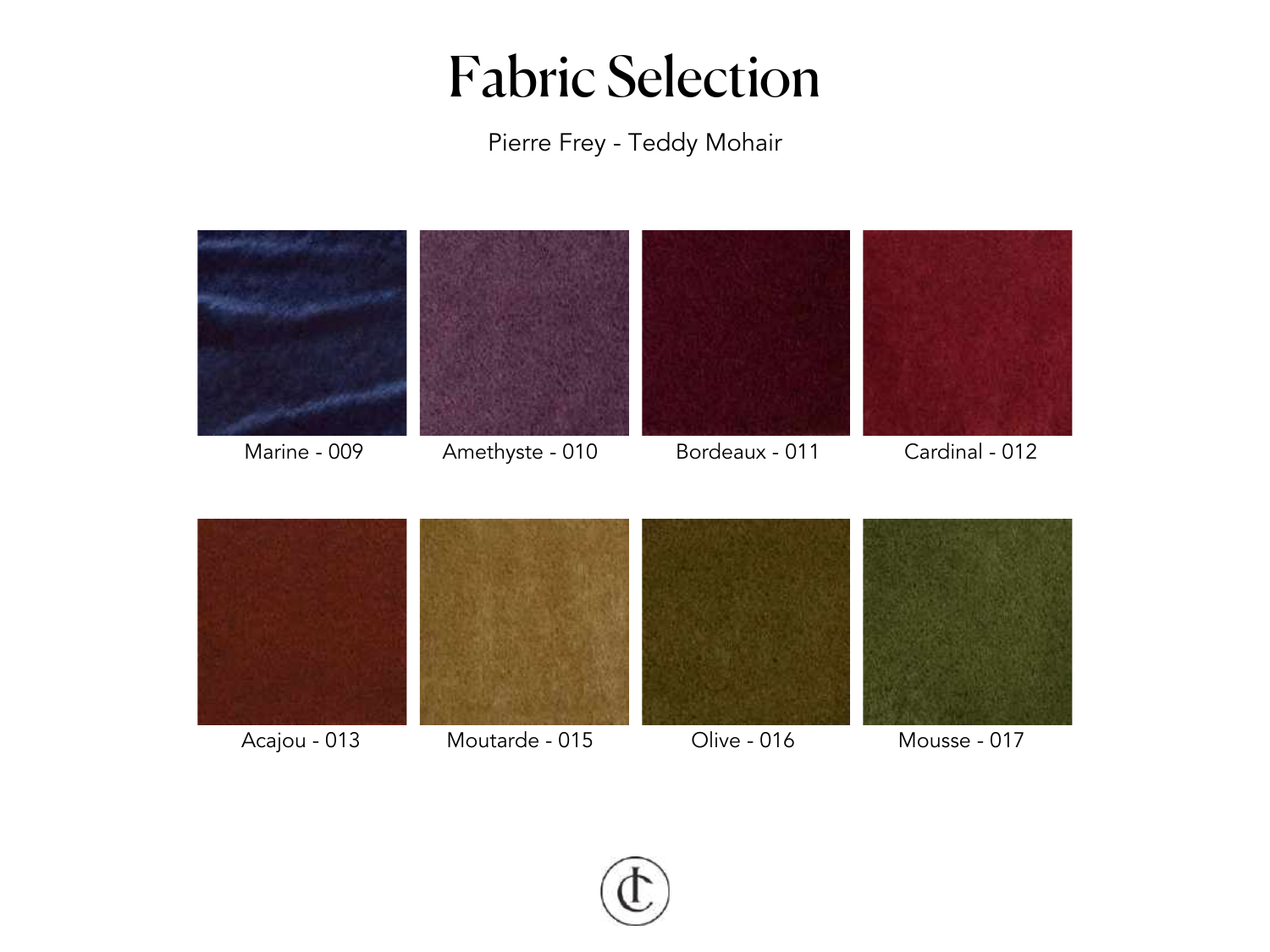

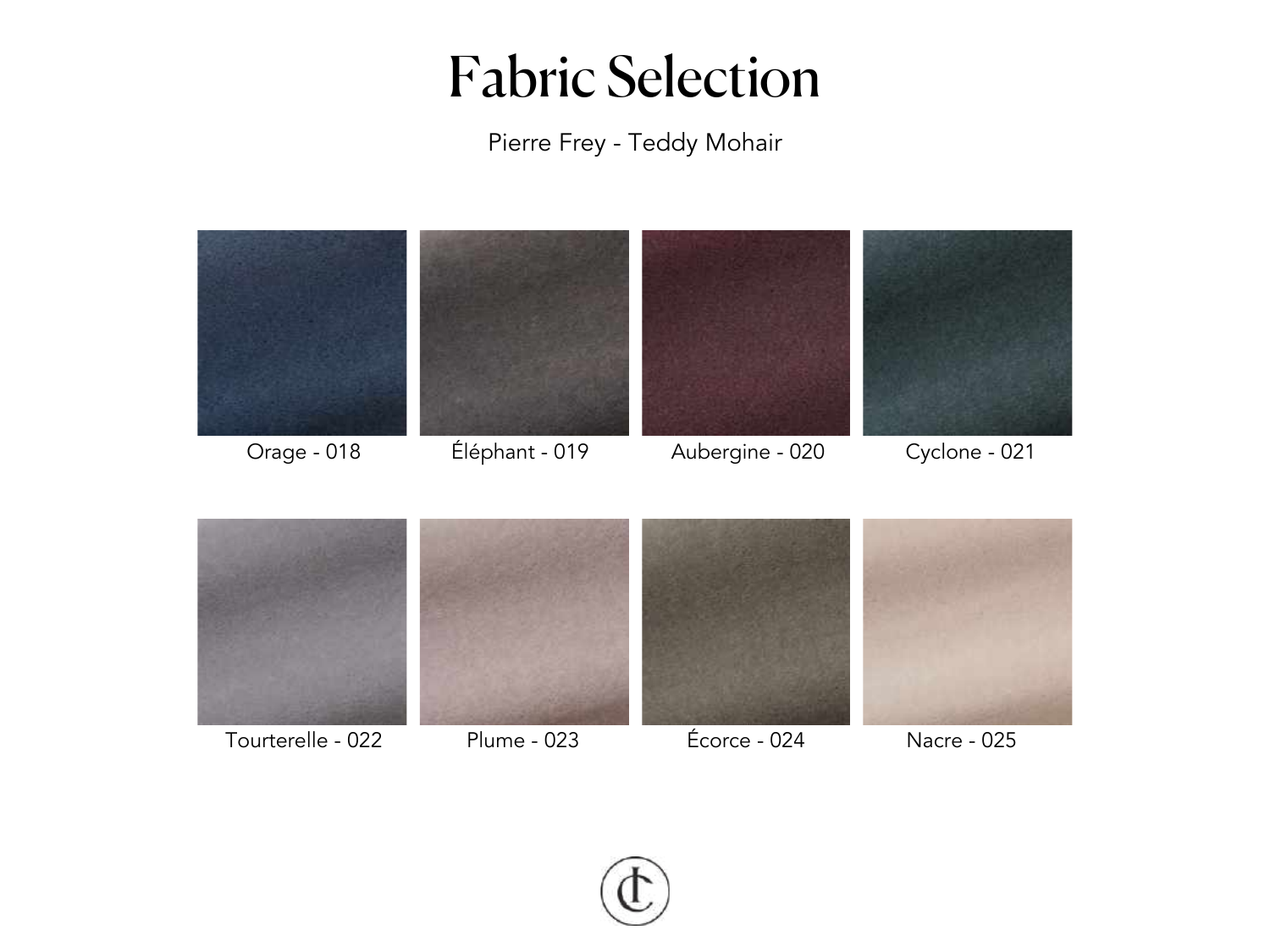

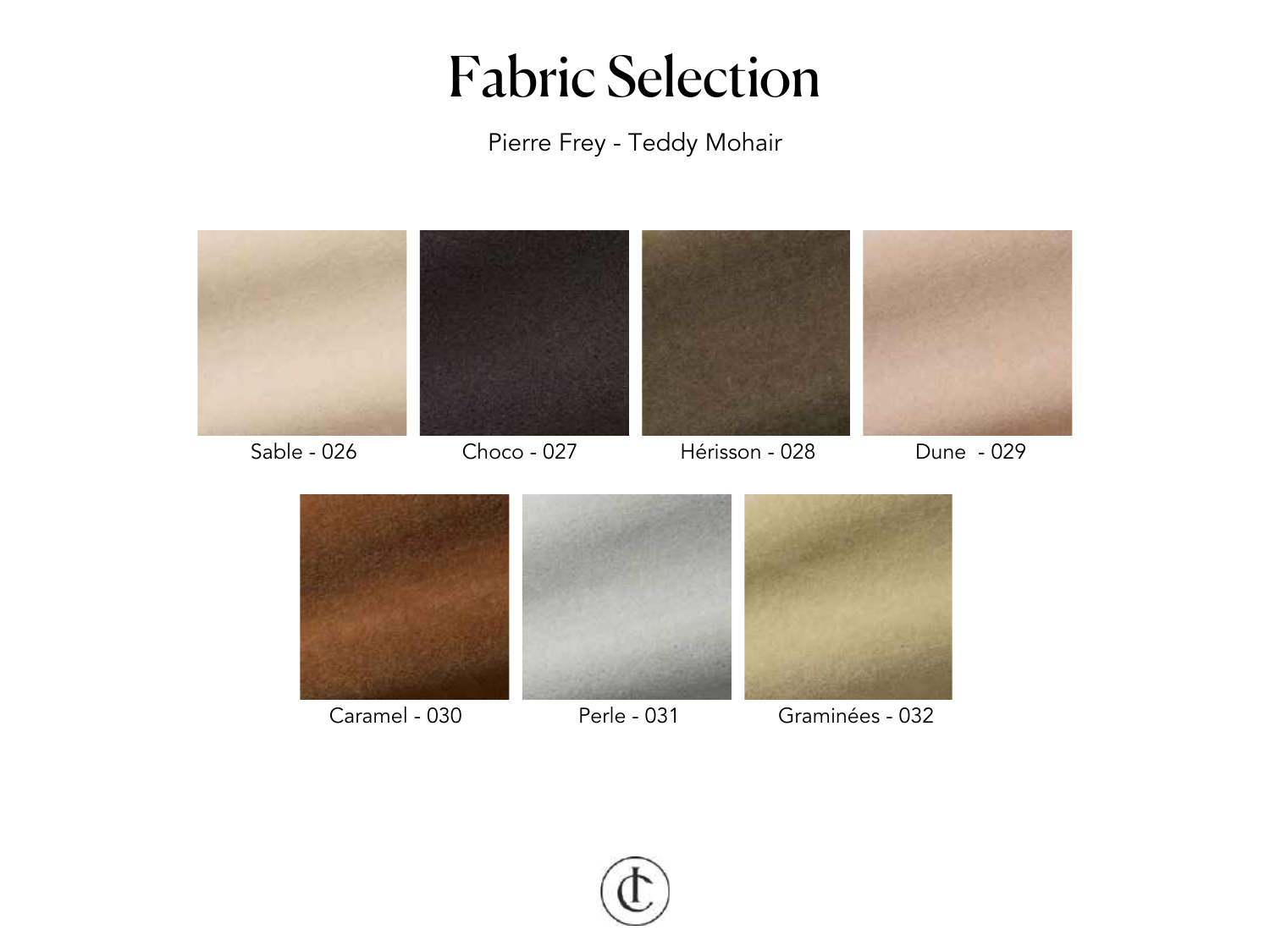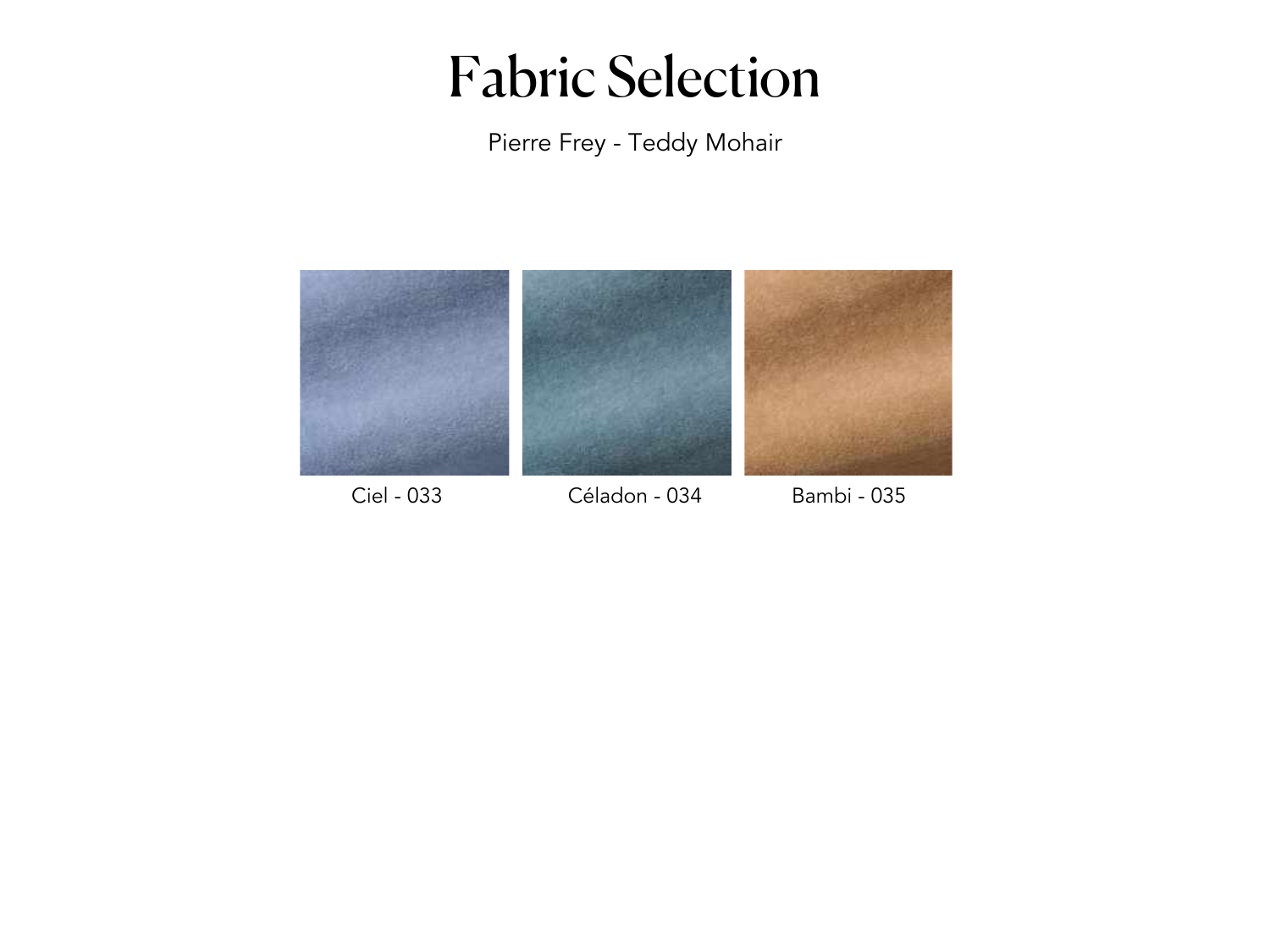Pierre Frey - Louison



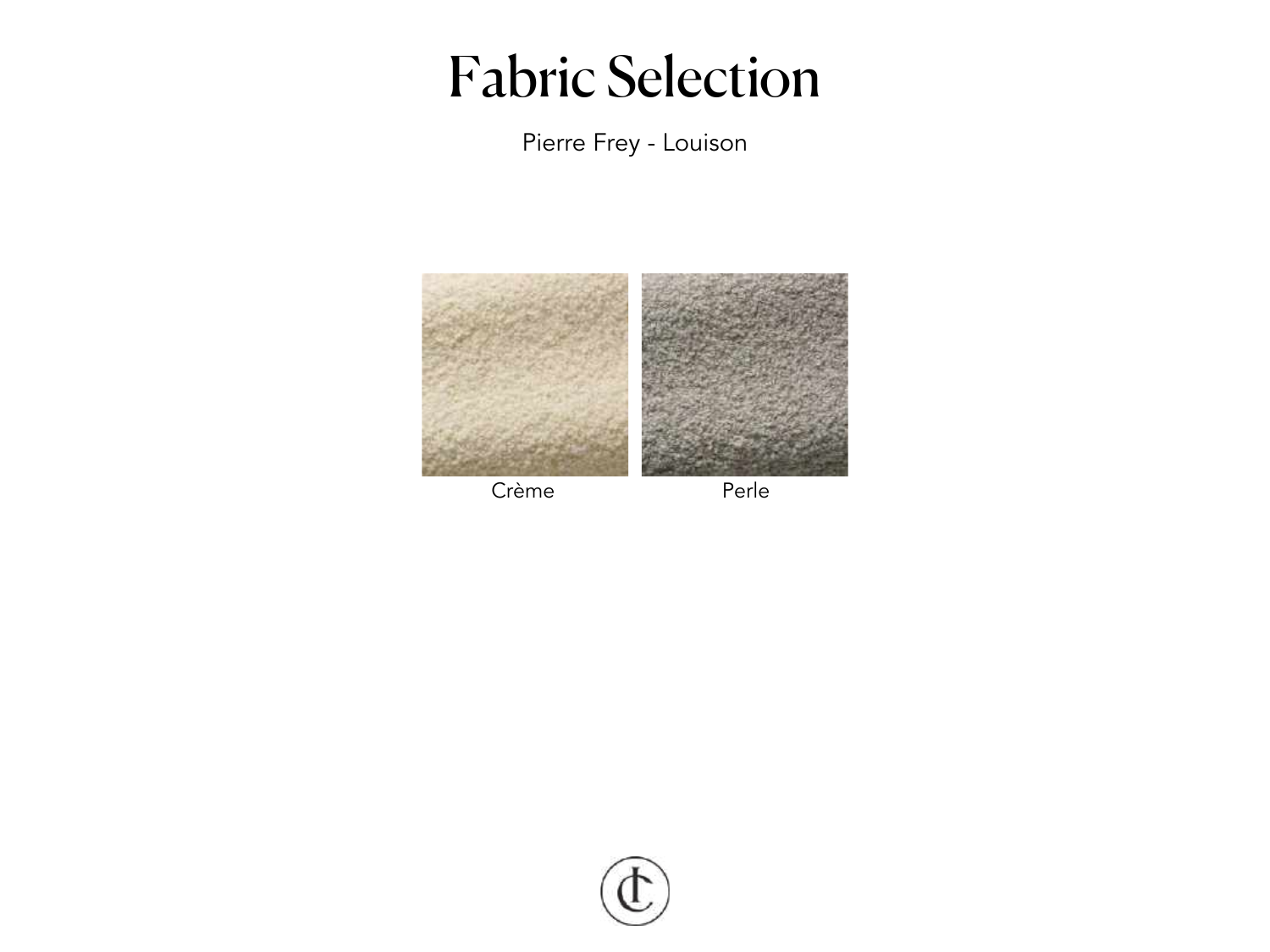Pierre Frey - Angkor



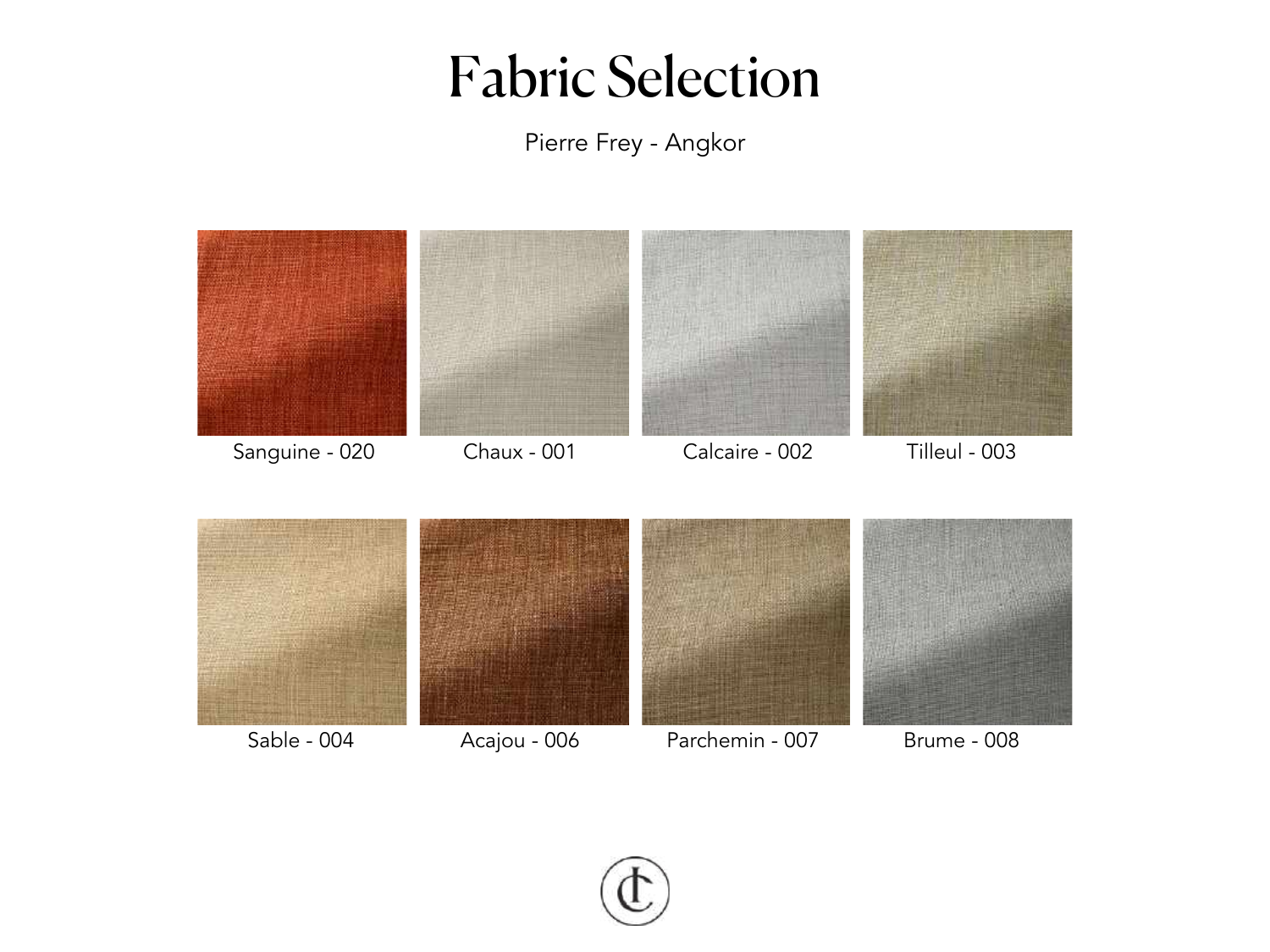Pierre Frey - Angkor



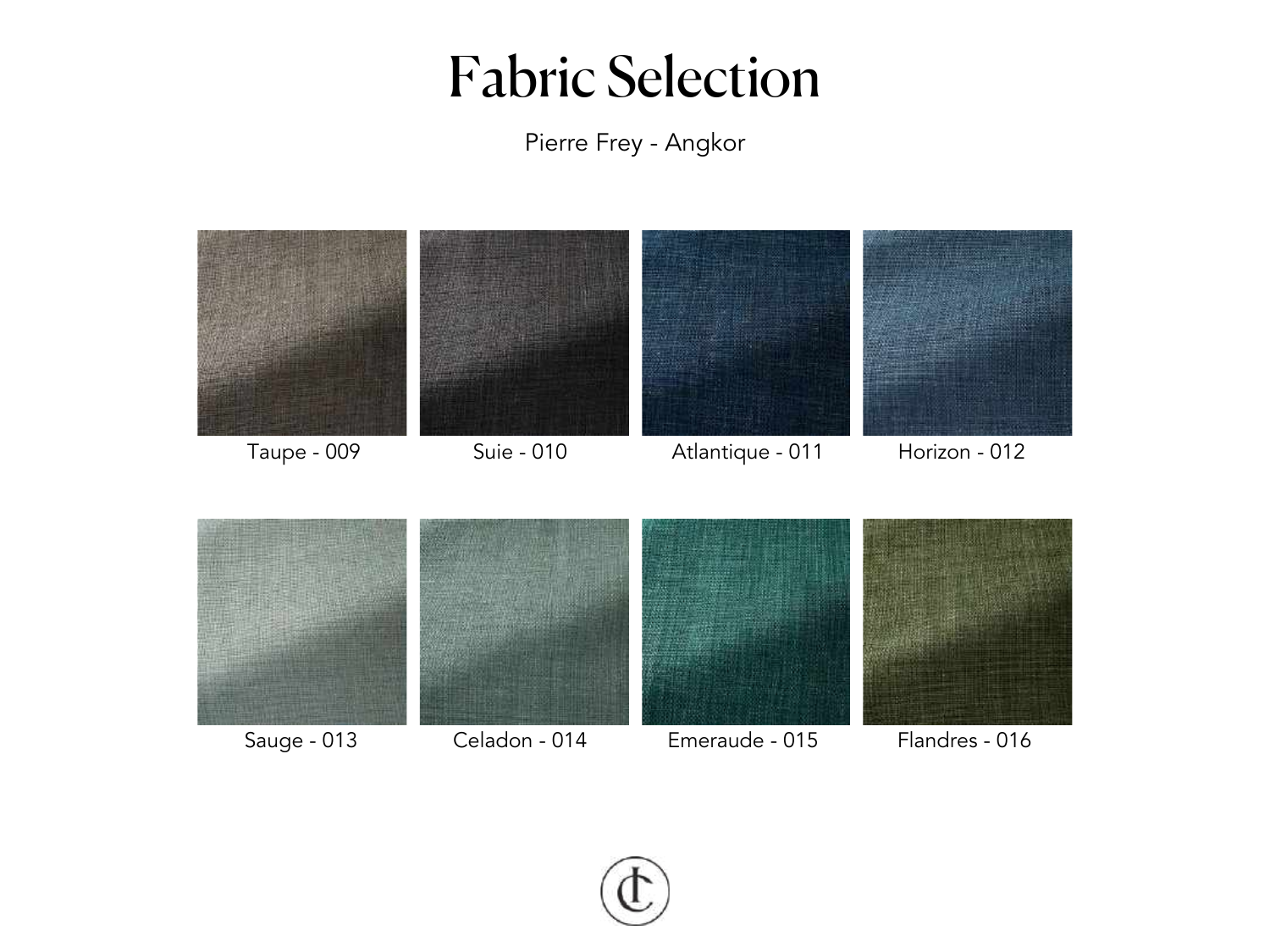Pierre Frey - Angkor



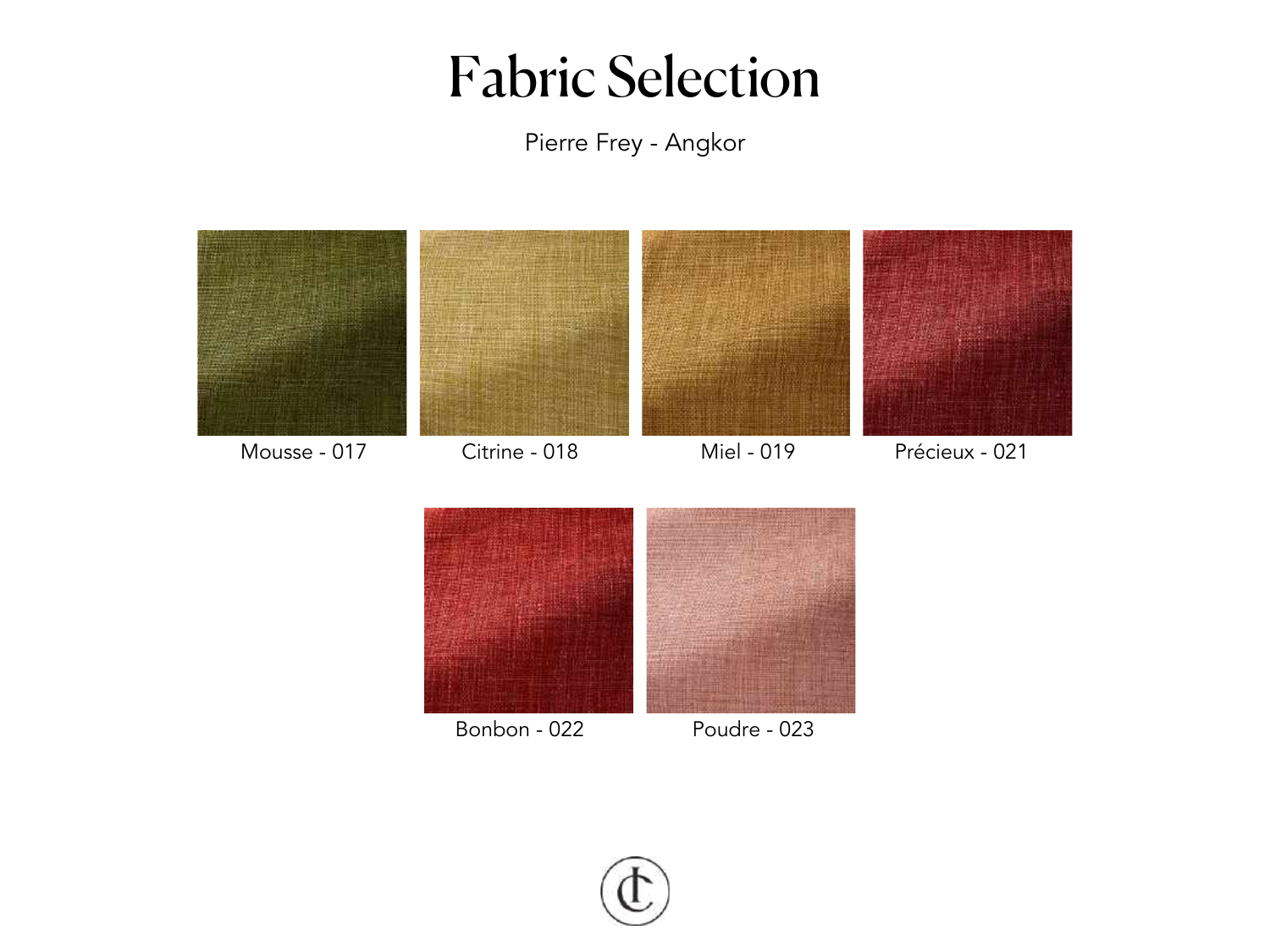Pierre Frey - Valreas



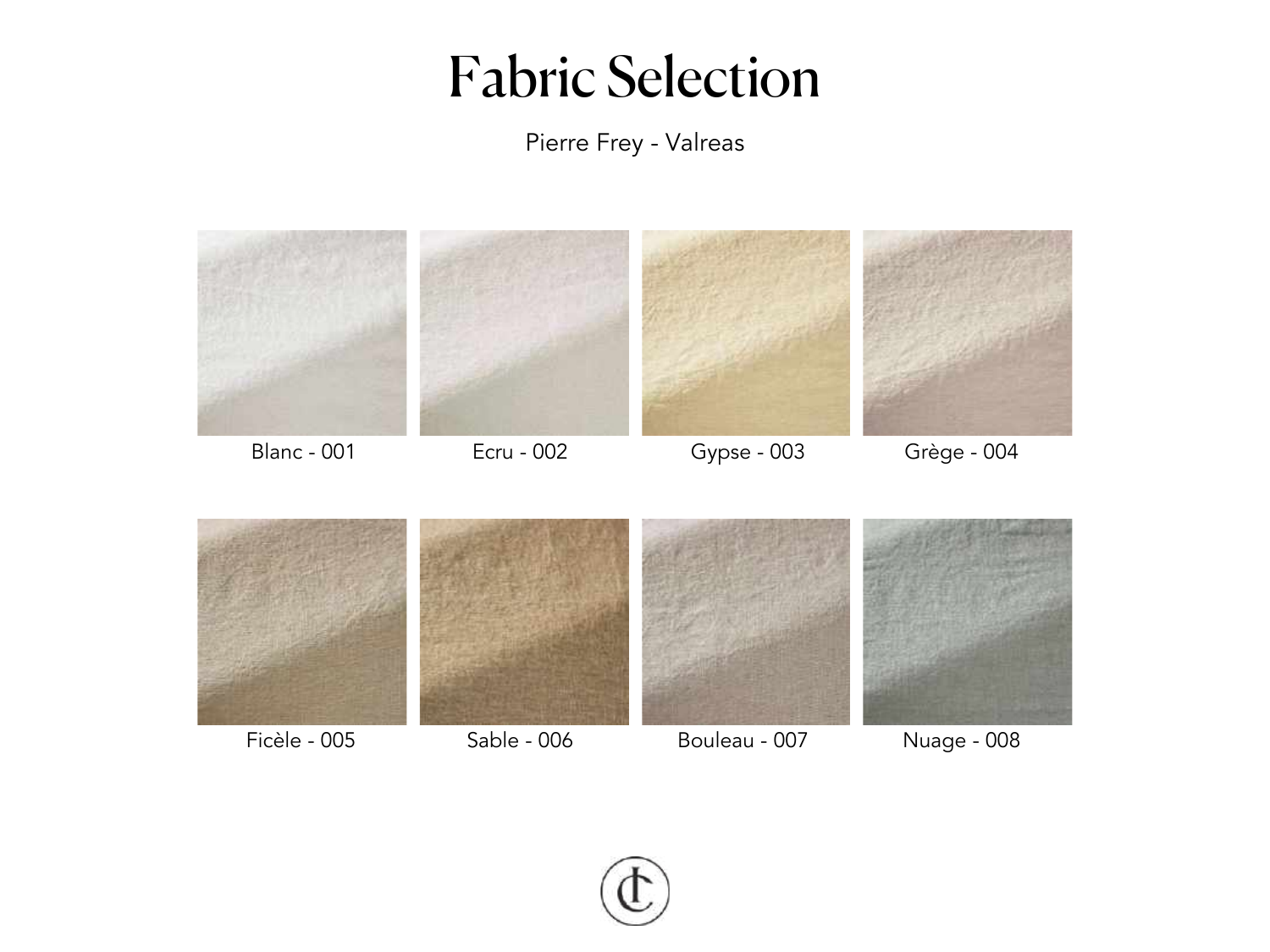Pierre Frey - Valreas



Celadon - 009 Anthracite - 010

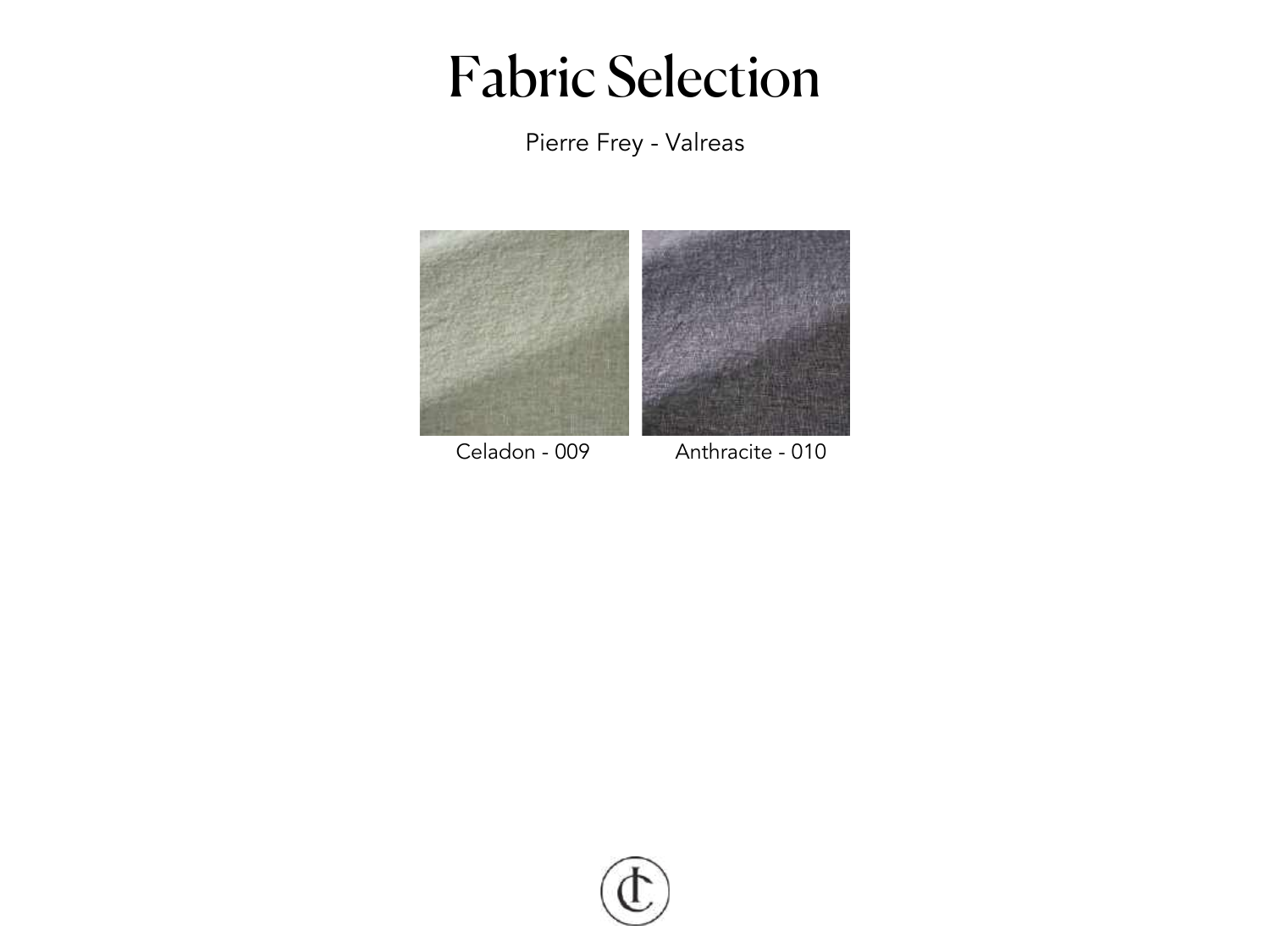Pierre Frey - Loft



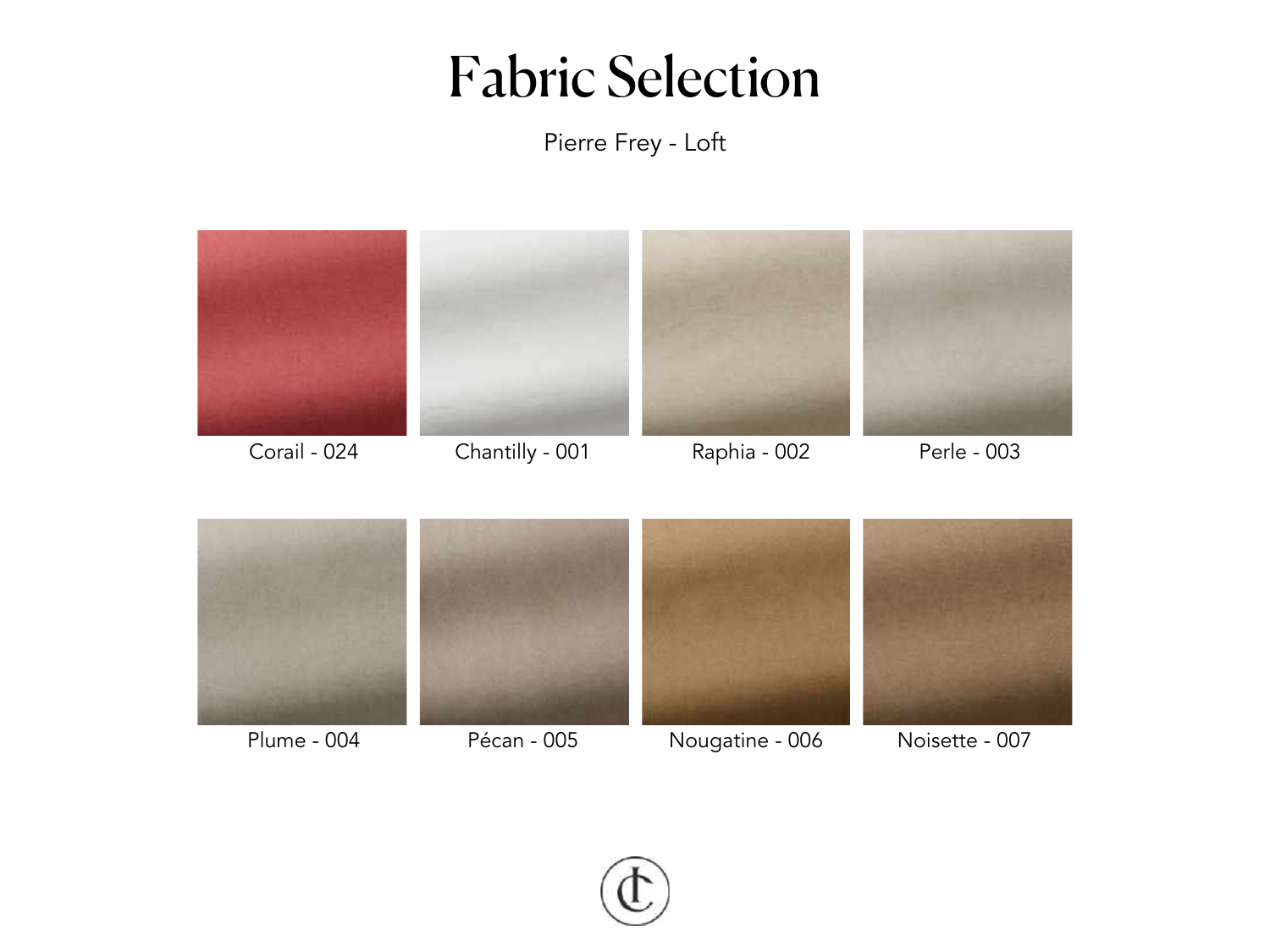Pierre Frey - Loft



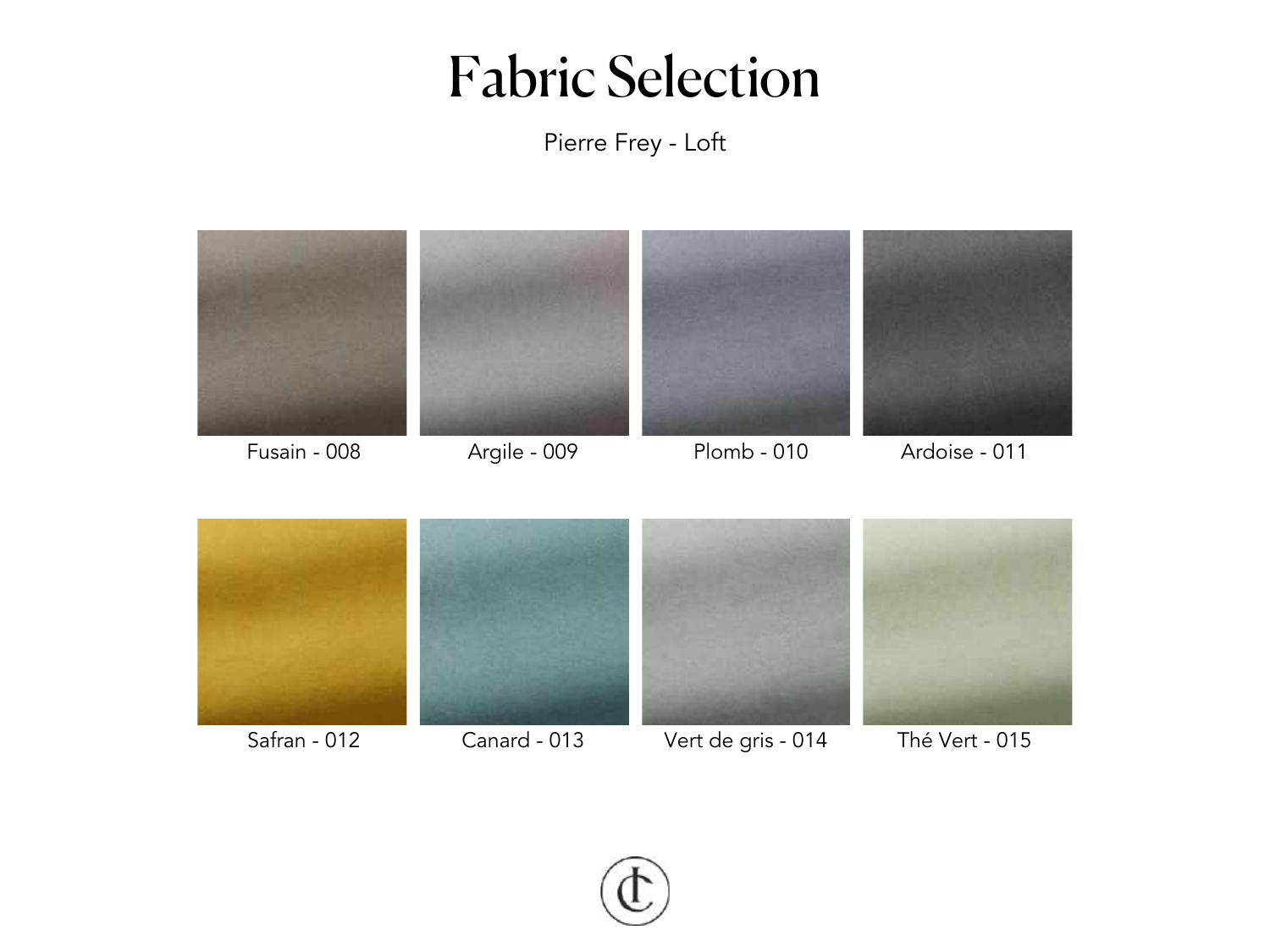Pierre Frey - Loft



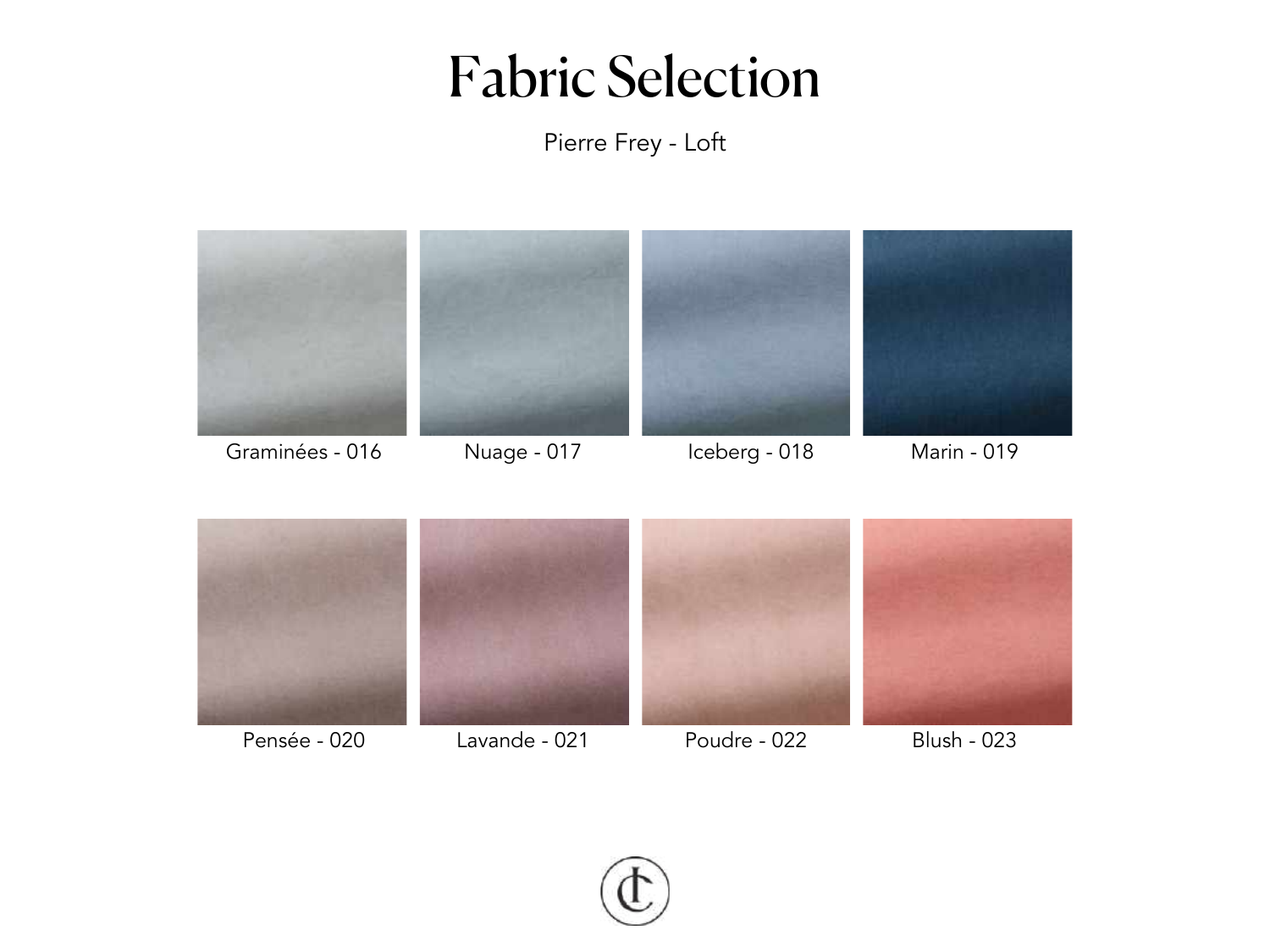

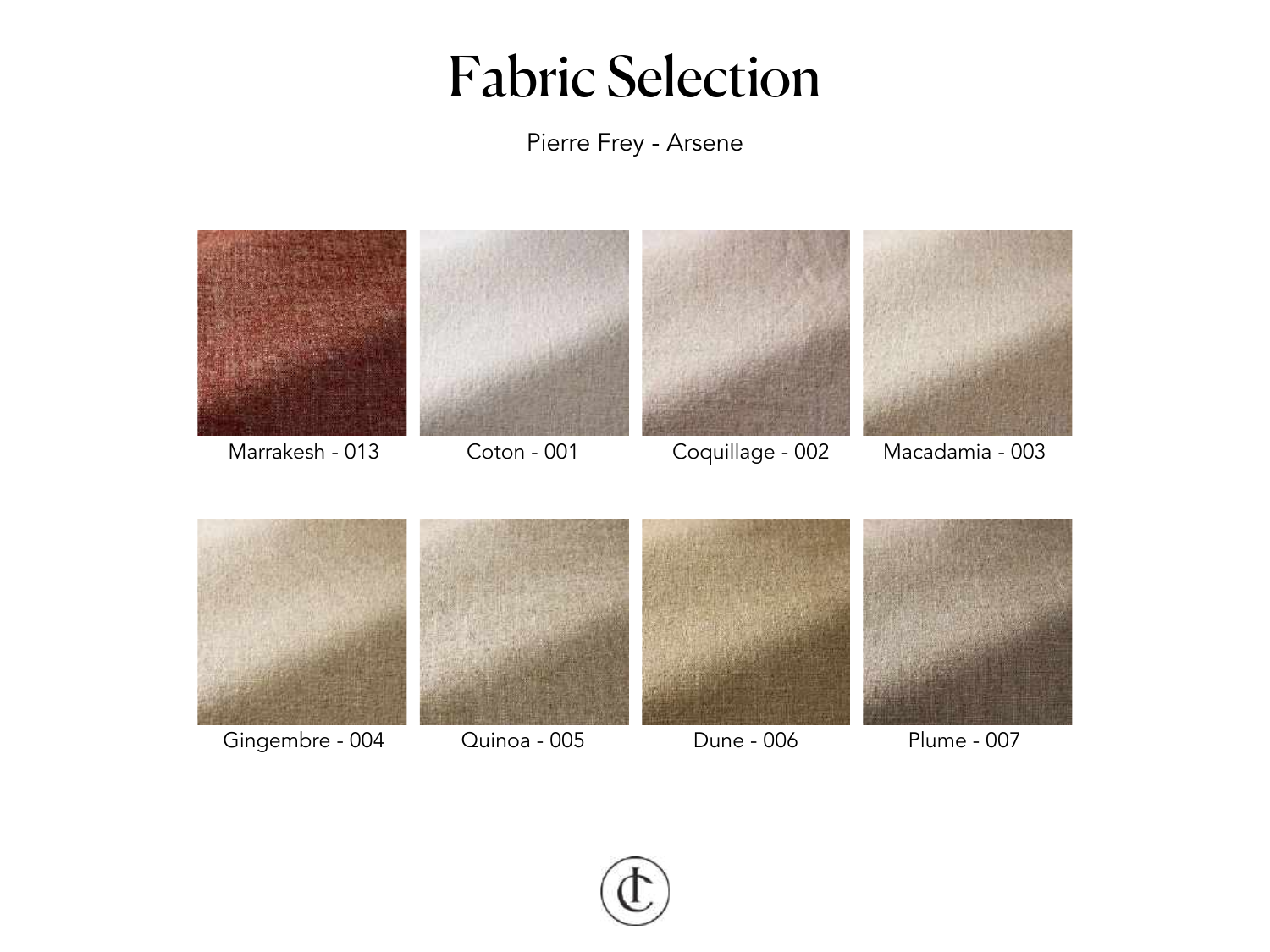

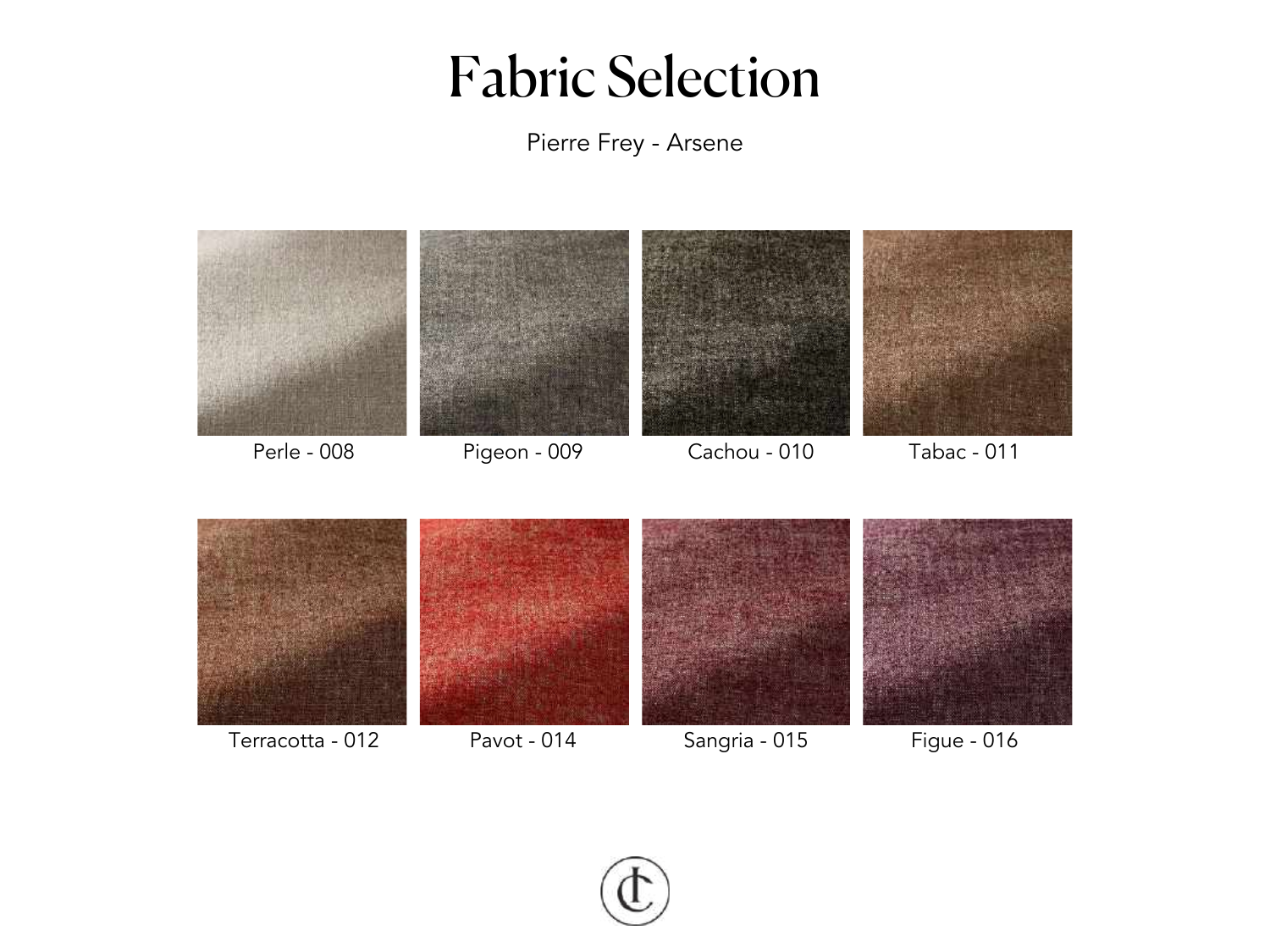